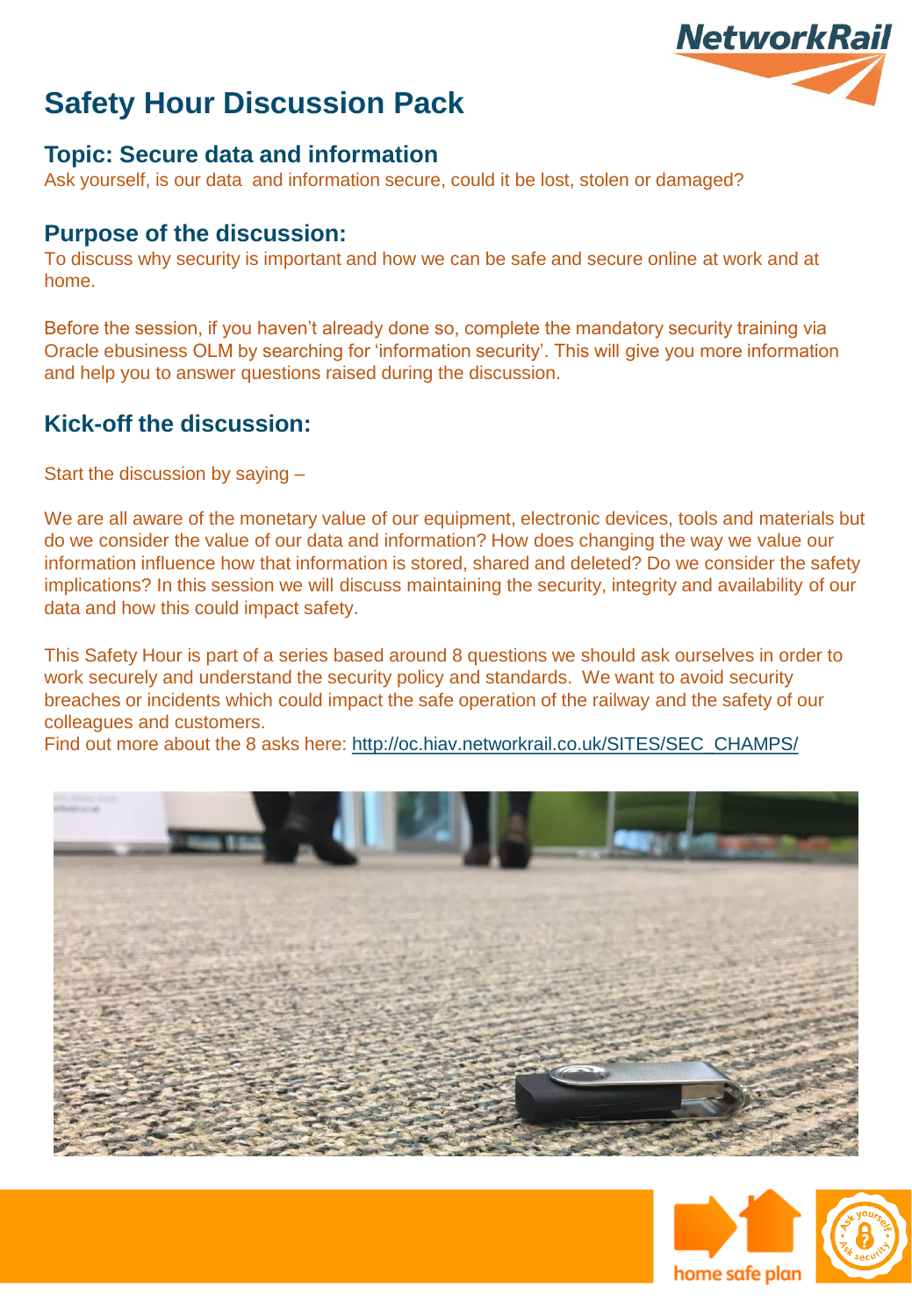

### **Topic: Secure data and information**

Ask yourself, is our data and information secure, could it be lost, stolen or damaged?

Discussion points: Use below to plan your facilitated discussion. Remember, you don't have to have all the answers – the role of the facilitator is to create an engaging discussion where everyone identifies and commits to solutions.

| <b>Discussion points</b>                               | <b>Supporting notes</b>                                                                                                                                                                                                       |
|--------------------------------------------------------|-------------------------------------------------------------------------------------------------------------------------------------------------------------------------------------------------------------------------------|
| What do we mean by data<br>and information?            | We use information and data every day to run our business and<br>infrastructure.                                                                                                                                              |
|                                                        | Do we consider the value, sensitivity and impact of the information we<br>use and create?                                                                                                                                     |
|                                                        | What information do you need to do your job? What sensitive, valuable<br>or safety critical information do you have or need access to?                                                                                        |
|                                                        | Do you take steps to keep that access and information secure and<br>safe?                                                                                                                                                     |
|                                                        | Securing our information means protecting it to maintain its<br>integrity and availability and also keeping it for it's intended<br>audience only. This is particularly important for safety critical<br>information.         |
|                                                        | Key messages here are:<br>• We can't do our jobs or operate our railway safely without creating<br>and sharing information<br>• Our information is valuable and has an impact so should be<br>controlled securely             |
| Why do we need to protect<br>our data and information? | How could a breach of security have an impact on safety?                                                                                                                                                                      |
|                                                        | Security is a shared responsibility and we should all consider the<br>threat of malicious activity from theft to terrorism. Affecting the network<br>and safety of our people.                                                |
|                                                        | Information which may seem unimportant or not a security or safety<br>risk to us could be exploited by people attempting to disrupt our<br>network or cause harm to our colleagues and customers.                             |
|                                                        | Have we thought about this before? Do we consider security<br>when making decisions about how we manage our information?<br>Making sure it's only available to those who need to know? And<br>how it could affect our safety? |



/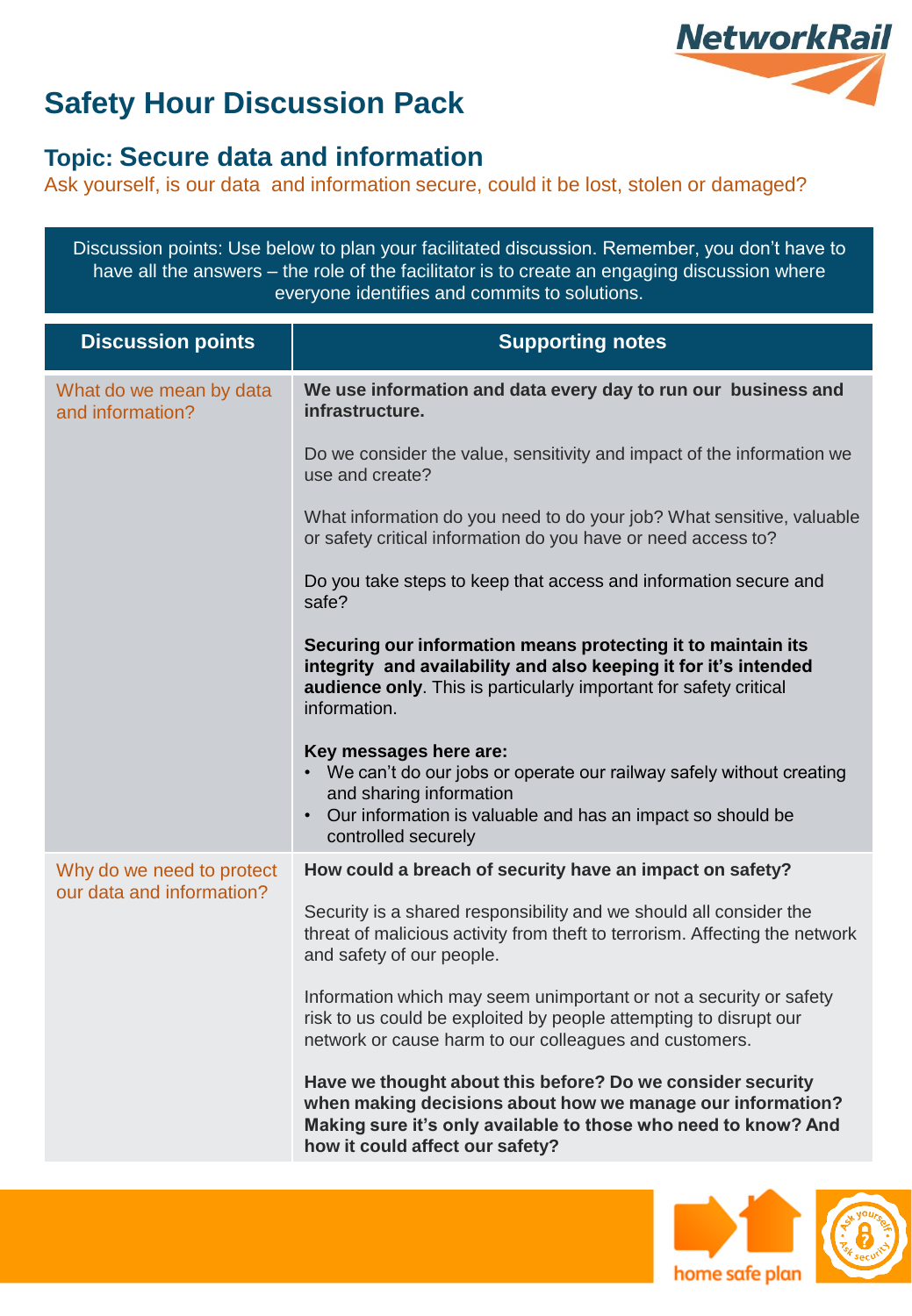

### **Topic: Secure data and information**

Ask yourself, is our data and information secure, could it be lost, stolen or damaged?

Discussion points: Use below to plan your facilitated discussion. Remember, you don't have to have all the answers – the role of the facilitator is to create an engaging discussion where everyone identifies and commits to solutions.

| <b>Discussion points</b>                               | <b>Supporting notes</b>                                                                                                                                                                                                                                                                                                                                                                                                                     |
|--------------------------------------------------------|---------------------------------------------------------------------------------------------------------------------------------------------------------------------------------------------------------------------------------------------------------------------------------------------------------------------------------------------------------------------------------------------------------------------------------------------|
| Why do we need to protect<br>our data and information? | Our personal well being is also an important factor in our ability<br>to work safely. What could be the impact of the following<br>examples -                                                                                                                                                                                                                                                                                               |
|                                                        | Documents relating to a grievance seen by the people involved?<br>Information about pay being seen or shared?<br>Sensitive personal information being known and/or discussed,<br>gender identity, sexuality etc?<br>Records on sickness or special adjustments?                                                                                                                                                                             |
|                                                        | If these were shared, would if affect the health, wellbing and safety of<br>those involved?                                                                                                                                                                                                                                                                                                                                                 |
|                                                        | How could inaccurate or unavailable data also directly impact<br>safety?<br>• Inaccurate data in Ellipse?<br>• Information on possesions?<br>Maintenance or improvements based on incorrect information?<br>Wasting money that could be spent on safety?<br>Any other examples?                                                                                                                                                             |
|                                                        | Key messages here are:<br>Consider security and safety in relation to the information we work<br>with<br>Information may not seem like a security or safety risk to you but it<br>could be exploited in the wrong hands.<br>Personal well being can impact our ability to work safely, treat<br>information relating to colleagues how you would like your own<br>information treated.<br>Not protecting information can affect our safety. |
| How do we secure our<br>information?                   | The variety of ways in which we store and share information<br>means we need to protect them in different ways, at rest, in<br>motion and disposal.                                                                                                                                                                                                                                                                                         |